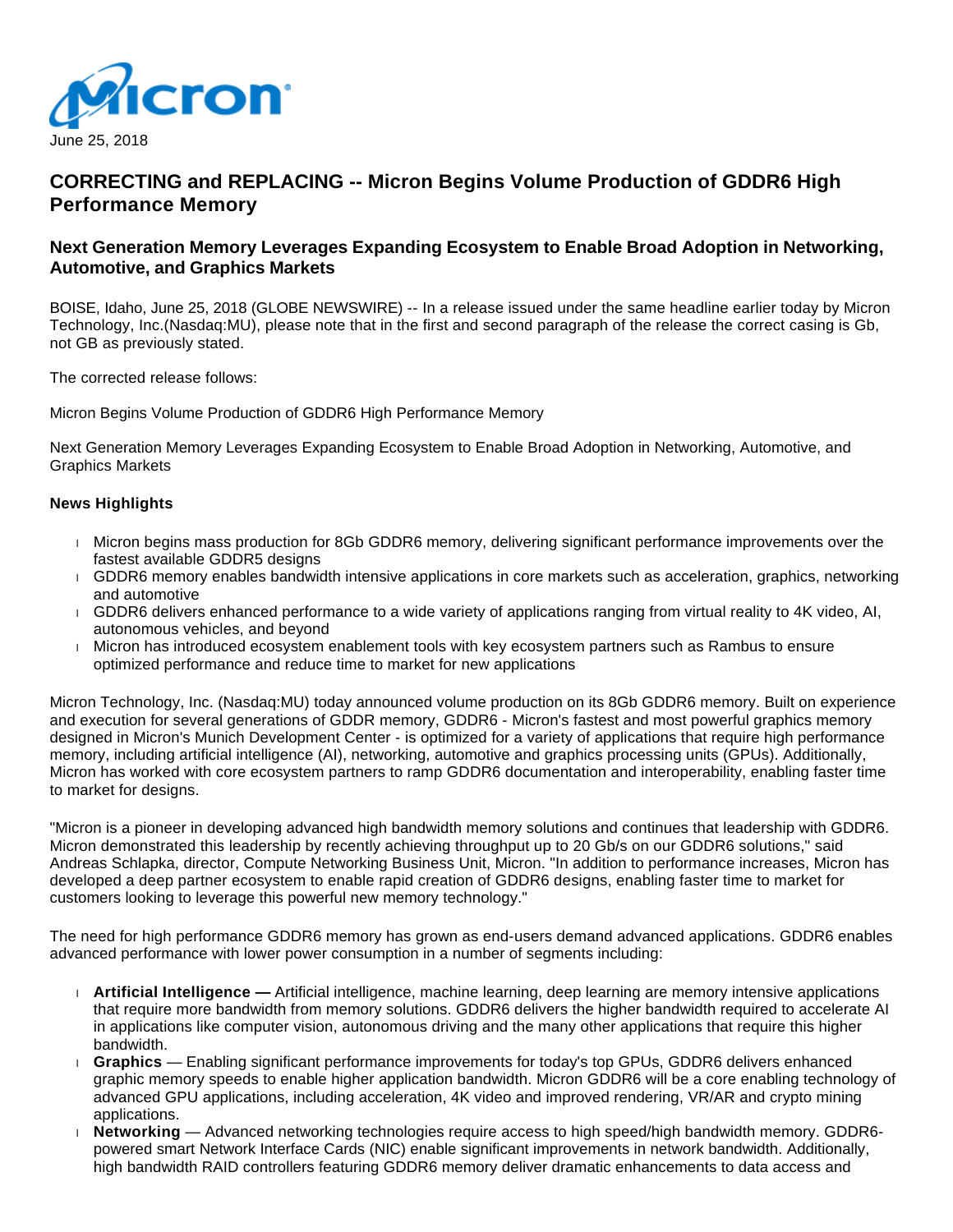protection.

 **Automotive** — As auto manufacturers push for autonomous vehicles, high performance memory is required to process the vast amounts of real-time data required to make this technology a reality. Micron GDDR6 delivers 448 GB/s auto qualified memory solutions, that deliver more than double the bandwidth of LPDDR5 automotive memory solutions.

"As demand for advanced automotive applications such as ADAS and other autonomous driving solutions grows, the need for high bandwidth memory in automotive will grow as well. Advanced high bandwidth GDDR6 memory solutions are a key enabling technology for autonomous vehicles and will be an important tool for the automotive industry as they develop next generation transportation initiatives," said Kris Baxter, vice president, Marketing, Micron's Embedded Business Unit.

Targeting up to 64GB/s in one package, GDDR6 brings a significant improvement over the fastest available GDDR5. This unprecedented level of single-chip performance, using proven, industry-standard BGA packaging provides designers a powerful, cost-efficient and low-risk solution using the most scalable, high-speed discrete memory available to the market.

In order to deliver this leading edge high bandwidth memory technology to customers, Micron is working directly with ecosystem partners in order to enable learning on both pre-silicon verification as well as validation. Prior to mass production of GDDR6 memory, Micron shipped early validation silicon to our ecosystem partners to accelerate engineering efforts behind validating intellectual property and build robust models and toolsets in the ecosystem and deliver board layout validation. This ensures that engineers are able to implement GDDR6 in designs at a faster rate and bring bandwidth intensive applications to the marketplace. These ecosystem partners include Rambus and more.

"With nearly 30 years' experience in implementing designs for high-speed interfaces, Rambus is the first IP provider to launch a comprehensive GDDR6 PHY solution for next-generation AI, ADAS, networking and graphics applications and continues to be at the leading edge of implementing industry standards. We are proud to work with Micron and other ecosystem partners to help customers accelerate time to market for GDDR6 designs and deliver the most advanced solutions based on GDDR6 memory," said Frank Ferro, senior director of product marketing, Rambus.

Micron GDDR6 memory solutions will be on display in booth B-1340 at [ISC 2018,](https://www.globenewswire.com/Tracker?data=Z6X0CAWBMAnw3guy04EjE_Bcq6Hah2UvMneSrCaVaFujzBne3lCcyb7W5dHdWSNqfd3T3o_Yf2DpdXl_mWql7Q==) June 24-28, in Frankfurt, Germany. For more information, visit [www.micron.com](https://www.globenewswire.com/Tracker?data=jUaEq3b12-1z6yYFLf0WUgml769G47eCi-ylRHWoXhsXt4Rc7IAGbsQ4i2J7N4wN_93Eq0oDhaX7qZjKTq-PWQ==).

#### **Resources:**

- Blog: [www.micron.com/about/blogs](http://www.micron.com/about/blogs)
- I Twitter: [www.twitter.com/MicronStorage](http://www.twitter.com/MicronStorage)
- LinkedIn: [www.linkedin.com/company/micron-storage](http://www.linkedin.com/company/micron-storage)
- YouTube:<http://www.youtube.com/user/MicronTechnology>

### **About Micron Technology, Inc.**

Micron Technology is a world leader in innovative memory solutions. Through our global brands — Micron, Crucial $^{\circledR}$  and

Ballistix<sup>®</sup> — our broad portfolio of high-performance memory technologies, including DRAM, NAND, NOR Flash and 3D XPoint™ memory, is transforming how the world uses information. Backed by nearly 40 years of technology leadership, Micron's memory solutions enable the world's most innovative computing, consumer, enterprise storage, data center, mobile, embedded, and automotive applications. Micron's common stock is traded on the Nasdaq under the MU symbol. To learn more about Micron Technology, Inc., visit [micron.com.](https://www.globenewswire.com/Tracker?data=zejDOWFuSBp0c-ALmx2BC8Skc-uEmcMATuFumJg6o6cnELBqGpEsdmHfV-dcDhdpW82_VBdnHWoI5cfbhGz2COdas5T2QnxK-YPnj9Bpg07t-2ufnKx0NRymbNDp51wqzoc_htcMPDdtZt0BFlGuvRVkkegQXQ8Zu8eM_-2z6Huh06dBys4ev-XgUzNDb8xxOLyFMBMsUzGs4cPGbj6fdzw9YA9O7eJAOoJpaBKSXS8=)

©2018 Micron Technology, Inc. All rights reserved. Information, products, and/or specifications are subject to change without notice. All information is provided on an "AS IS" basis without warranties of any kind. Drawings may not be to scale. Any dates are estimates only. Micron, the Micron logo, and all other Micron trademarks are the property of Micron Technology, Inc. All other trademarks are the property of their respective owners.

Media Relations Contact: David Oro Micron Technology, Inc. +1 (707) 558-8585 davidoro@micron.com

Investor Relations Contact: Shanye Hudson Micron Technology, Inc.